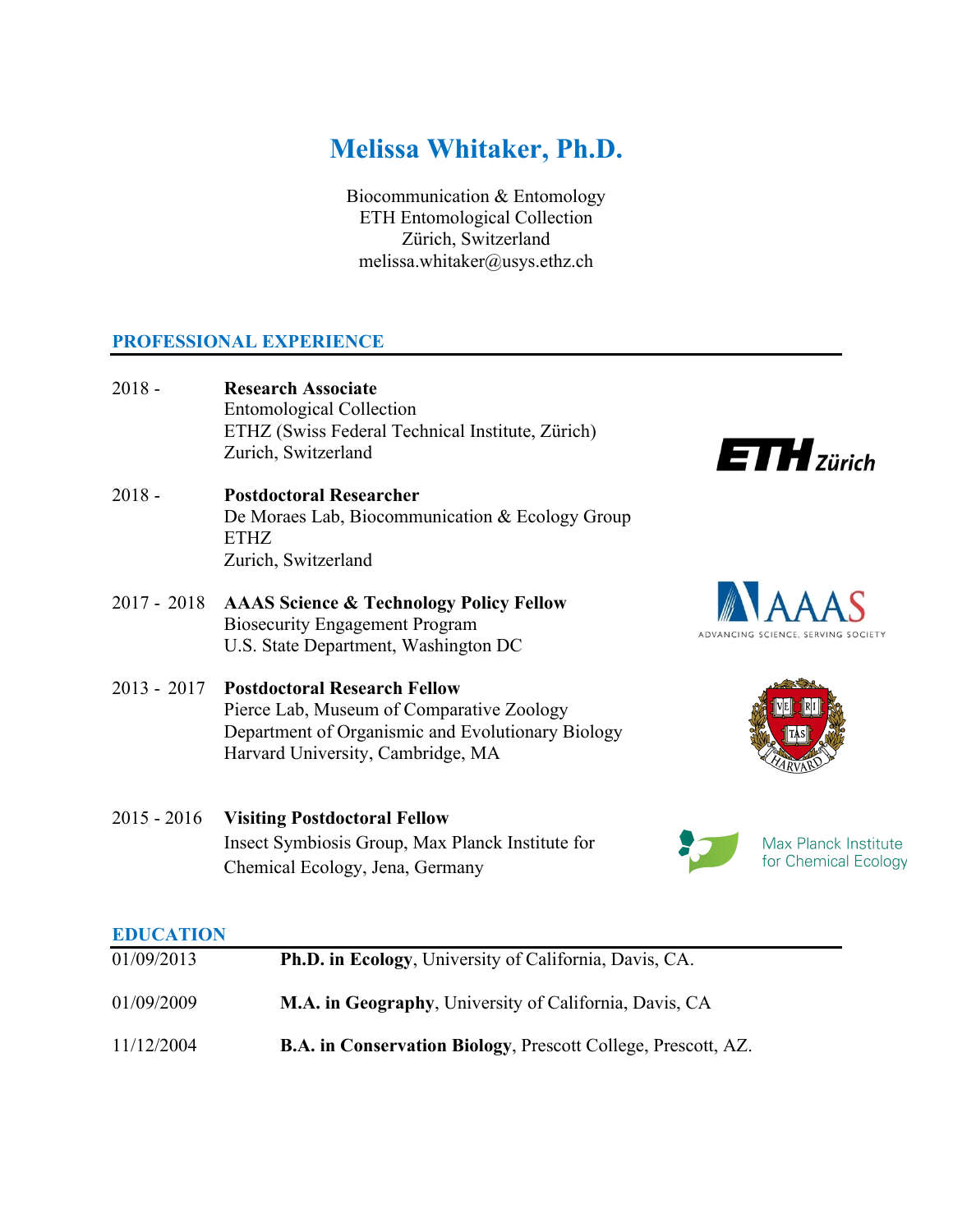#### **PUBLICATIONS**

- 1. **Whitaker**, M.R.L., F. Gilliéron, C. Skirgaila, M.C. Mescher, C.M. De Moraes. Experimental evidence challenges the presumed defensive function of a "slow toxin" in cycads. **Accepted to Scientific Reports.**
- 2. Valencia-Montoya, W.A, Quenta, T.B., Tonini, J.F.R., Lamas, G., Talavera, G., Crall, J.D., Liénard, M.A., Salzman, S., **Whitaker**, M.R.L., Busby, R.C., Kawahara, A.Y., Lohman, D.J., Robbins, R.K., N.E. Pierce. 2021. Evolutionary tradeoffs between male secondary sexual traits revealed by a phylogeny of the hyperdiverse tribe Eumaeini (Lepidoptera: Lycaenidae). *Proceedings of the Royal Society B* 288: 20202512.
- 3. Liénard, M.A., G.D. Bernard, A.A. Allena, J. Lassance, S. Song, R. Childers, N. Yu, Dajia Yeb, A. Stephenson, W. Valencia-Montoya, S. Salzman, M.R.L. **Whitaker**, M. Calonje, F. Zhanga, N.E. Pierce. 2021. The evolution of red colour vision is linked to coordinated rhodopsin tuning in lycaenid butterflies. *PNAS* 118(6): e2008986118.
- 4. **Whitaker**, M.R.L., S.S. Salzman. 2020. Ecology and evolution of cycad-feeding Lepidoptera. *Ecology Letters* 23: 1862-1877. Cover article.
- 5. **Whitaker**, M.R.L., S.S. Salzman, X. Gratacos, J. Tucker Lima. 2020. Localized overabundance of an otherwise rare butterfly threatens endangered cycads. *Florida Entomologist* 103(4):519-522*.* Cover Article.
- 6. Molleman, F., J. Javoiš, R. Davis, M.R.L. **Whitaker**, T. Tammaru, A. Prinzing, E. Õunap, N. Wahlberg, U. Kodandaramaiah, K. Aduse-Poku, A. Kaasik, J. Carey. 2020*.* Quantifying the effects of species traits on predation risk in nature: a comparative study of butterfly wing damage. *Journal of Animal Ecology* 89:716–729.
- 7. **Whitaker**, M.R.L, S.S. Salzman, C. Baker, D.J. Martins, N.E. Pierce. 2019. Combining stable isotope analysis with DNA metabarcoding improves inferences of trophic ecology. *PLOS ONE* 14(7): e0219070.
- 8. Szenteczki, M., C. Pitteloud, L.P. Casacci, L. Kešnerová, M. **Whitaker**, P. Engel, R. Vila, A. Nadir. 2019*.* Bacterial communities within *Phengaris (Maculinea) alcon* caterpillars are shifted following transition from solitary living to social parasitism of *Myrmica* ant colonies. *Ecology and Evolution* 9(8): 4452-4464.
- 9. **Whitaker,** M.R.L., B.J. Stolzmann. 2019. Species Interactions and Ants. *Frontiers for Young Minds.* 7:53.
- 10. Salzman, S.S, M.R.L **Whitaker**, N.E. Pierce. 2018. Cycad-feeding insects share a gut microbiome. *Biological Journal of the Linnean Society* 123(4):728-38.
- 11. **Whitaker**, M.R.L, S.S. Salzman, J.G. Sanders, M. Kaltenpoth, N.E. Pierce. 2016. Microbial communities of lycaenid butterflies do not correlate with larval diet. *Frontiers in Microbiology* 7: 1920. Special Topic: "Experimental models in animal associated microbiota." Invited Contribution.
- 12. **Whitaker**, M.R., A.J. Jiron, B. Maass. 2014. Developing mobile tools for biodiversity informatics and natural history education. *Journal of Natural History Education and Experience* 8. Invited Contribution.
- 13. **Whitaker**, M.R., N. Katayama, T. Ohgushi. 2014. Plant-rhizobia interactions alter the quality of aphid honeydew. *Arthropod-Plant Interactions* 8(3): 213-220.
- 14. **Whitaker,** M.R.L., E.C. Long. 2014. Survey of the Butterflies of the Sutter Buttes, California. *The Journal of Research on the Lepidoptera* 47:1-10.
- 15. Molleman, F., A. Kaasik, M.R. **Whitaker**, J.R. Carey. 2012. Partitioning variation in duration of ant feeding bouts can offer insights into the palatability of insects: experiments on African fruit-feeding butterflies. *The Journal of Research on the Lepidoptera* 45: 65-75.
- 16. Molleman, F., M.R. **Whitaker**, J.R Carey. 2010. Rating palatability of butterflies using the duration of feeding bouts of ants. *Entomologishe Berichten* 70(2): 52-62.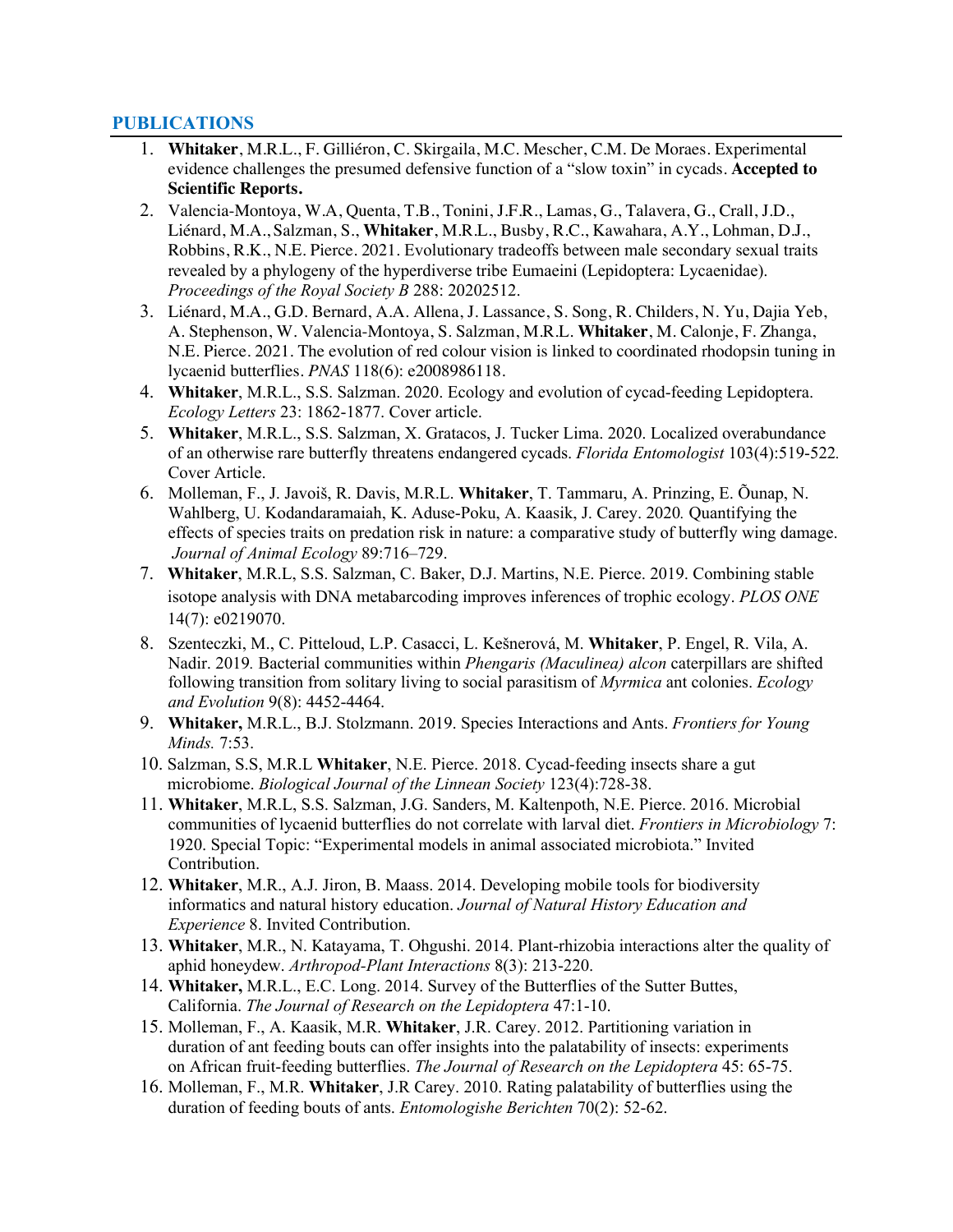# **MANUSCRIPTS SUBMITTED & IN PREPARATION**

17. Gutiérrez-García**\***, K., **Whitaker**\*, M.R.L., Bustos-Díaz, E.D, Salzman,S., Ramos-Aboites, H.E., Garfias-Gallegos, D., Contreras-González, M.F., Pierce, N.E., Cibrián-Jaramillo, A., and Barona-Gómez, F. Cycad-feeding insects resistant to BMAA possess conserved gut microbiota with distinctive siderophore-specialized metabolism. *In Review at Molecular Biology & Evolution.* **\*co-first authors**

# **TEACHING & MENTORING EXPERIENCE**

**ETH Zürich,** Institute for Agricultural Sciences

- **Student Supervisor** (15 graduate & undergraduate students), 2018 present
- **Master's Project Advisor** (2 students), 2019 2020
- **Guest Lecturer**, *Insect Ecology*, Fall 2018, 2019

**Harvard College,** Department of Organismic and Evolutionary Biology

- **Teaching Assistant & Guest Lecturer**, *Evolution*, Spring 2017
- **Teaching Assistant**, *Animal Behavior,* Spring 2017
- **Certificate of Distinction in Teaching**, Derek Bok Center for Teaching and Learning, Harvard University, 2017
- **Graduate Student Mentor** (1 student), Harvard University, 2016-2017

**University of California, Davis,** Departments of Biological Sciences and Plant Sciences

- **Teaching Assistant.** Lecturing, lab demonstrations, field demonstrations, and grading for the full introductory biology course series for Biological Sciences majors (2009 – 2013):
	- Biological Sciences 2A: *Essentials of Life on Earth* (1 semester) Biological Sciences 2B: *Evolution & Ecology* (4 semesters) Biological Sciences 2C: *Biodiversity and the Tree of Life* (2 semesters) Plant Biology 147: *Plant Communities of California* (1 semester)
- **Undergraduate Student Mentor** (2 students), Harvard University, 2011-2012

## **Prescott College**

▪ **Teaching Assistant**, *Conservation Biology* (2004)

## **Pedagogical Training**

- **Teaching Lab: Foundations of Online Teaching**, ETH Zürich (2021)
- **Teaching Certificate**, Derek Bok Center for Teaching and Learning, Harvard University (2017)
- **Data Carpentry Instructor Training**, Data Carpentry Organization, German Research Centre for Geosciences, Potsdam, Germany (2016)
- **Course Design**, Co-designed "Evolution for Poets," an evolution course for non-science majors, UC Davis (2010)
- **Certificate of Completion**, Seminar on College Teaching, Teaching Resources Center, UC Davis (2008)

## **DIVERSITY & OUTREACH**

**Science Outreach**

- **Poster Judge,** ETH Zürich Institute of Agricultural Sciences, Agro-Day II (2019)
- **Long Night at the Museum Exhibitor,** ETH Entomological Collection (2018)
- **Climate Change Educator,** Lilla Frederick Middle School 8th grade class, *Scientist in the Classroom Program*, National Center for Science Education (2017)
- **Visiting Scientist,** Cambridgeport School 2<sup>nd</sup> grade class (2016)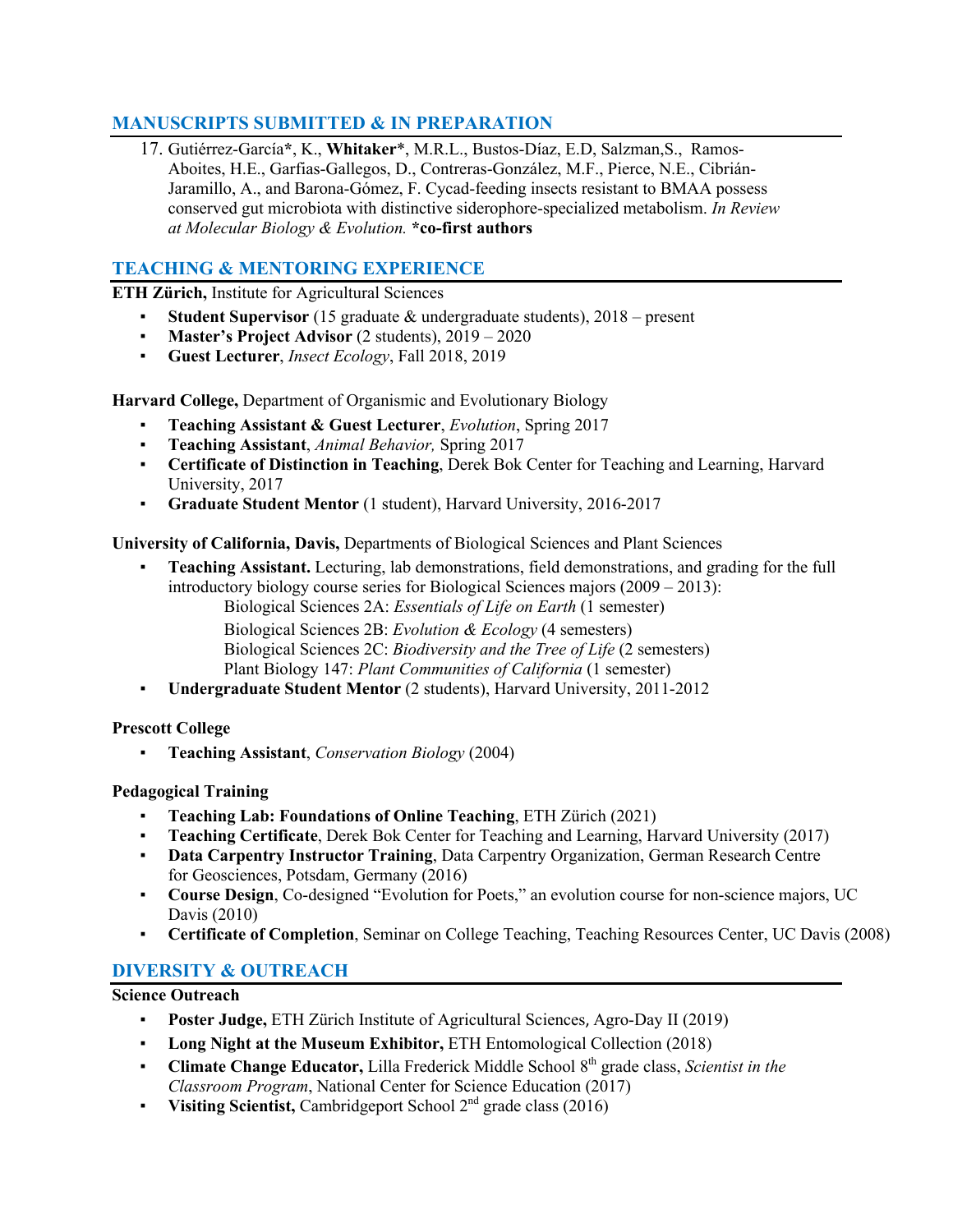- **Volunteer Instructor**, Data Carpentry Organization, (2015 2016)
- **Science Advisor & Lecturer**, *Wide Slumber for Lepidopterists Performance*, Reykjavik, Iceland (2014)
- **Teacher Naturalist,** Leaders in Environmental Action Forum, EarthTeam; Livermore, California (2007)
- **Teacher Naturalist,** Caritas Creek Education Center, Occidental California (2005 2006)

#### **Diversity Outreach**

- **STEM Research Mentor**, McNair Scholars Program, UC Davis (2009 2010)
- **Graduate Student Panelist,** McNair, UC LEADS, and SURE program luncheon, UC Davis (2009)
- **Graduate Ambassador**, UC Davis Office Outreach, Recruitment, and Retention (2008)
- **Environmental Science Outreach Coordinator**, Louis Stokes Alliance for Minority Participation (LSAMP), Undergraduate Mentoring in Environmental Biology (UMEB), & Research Experience for Undergraduates (REU) Programs, CalState LA (2007)

#### **Literacy Outreach**

- **Inmate Literacy Tutor**, Alameda County Library Reading for Life / Jail Tutoring Program, Oakland, California. (2010 – 2011).
- **Literacy and Education Activist**, Books Open the World Foundation, Uganda (2008)

## **GRANTS & FELLOWSHIPS**

| 2020 | Malia Digitization Grant (co-writer), ETH Zurich Library & Archives     | CHF499,265 |
|------|-------------------------------------------------------------------------|------------|
| 2017 | Science & Technology Policy Fellowship, American Association for the    | \$106,000  |
|      | Advancement of Science                                                  |            |
| 2016 | Putnam Expedition Grant, Harvard Museum of Comparative Zoology          | \$2,420    |
| 2015 | Postdoctoral Award for Professional Development, Harvard University     | \$1,000    |
| 2014 | <b>IGERT Travel Grant, NSF, UC Davis</b>                                | \$1,918    |
| 2014 | Small Research Grant, British Ecological Society                        | \$8,335    |
| 2014 | Putnam Expedition Grant, Harvard Museum of Comparative Zoology          | \$11,226   |
| 2014 | Research Grant, Wildlife Reserves Singapore Conservation Fund           | \$7,757    |
| 2014 | Exploration Grant, Explorer's Club                                      | \$2,000    |
| 2013 | Postdoctoral Research Fellowship in Biology, NSF                        | \$249,500  |
| 2013 | YSSP Fellowship, NSF and the National Academy of Sciences               | \$5,130    |
| 2012 | Research Award, UC Davis Center for Population Biology                  | \$1,500    |
| 2012 | UT-Austin Workshop on New Methods for Phylogenomics & Metagenomics      | \$700      |
| 2012 | <b>UC Davis Center for Population Biology</b>                           | \$500      |
| 2012 | Informatics for Phylogenetics, Evolution and Biodiversity (iEvoBio)     | \$500      |
| 2011 | IGERT Bridge Traineeship, NSF, UC Davis                                 | \$40,000   |
| 2011 | East Asia and Pacific Summer Institute Fellowship, NSF & Japan Society  | \$14,700   |
|      | for the Promotion of Science                                            |            |
| 2010 | Graduate Student Research Grant, UC Valentine Eastern Sierra Reserve    | \$1,580    |
| 2010 | Graduate Research Grant, UC Davis Consortium for Women and Research     | \$1,000    |
| 2009 | Young Explorer's Grant, National Geographic Society                     | \$1,480    |
| 2008 | Bixby International Travel Grant, University of California              | \$1,000    |
| 2007 | Eugene Cota-Robles Fellowship, UC Davis                                 | \$69,000   |
| 2005 | REU Internship, NSF & Harvard Forest Summer Research Program in Ecology | \$8,000    |